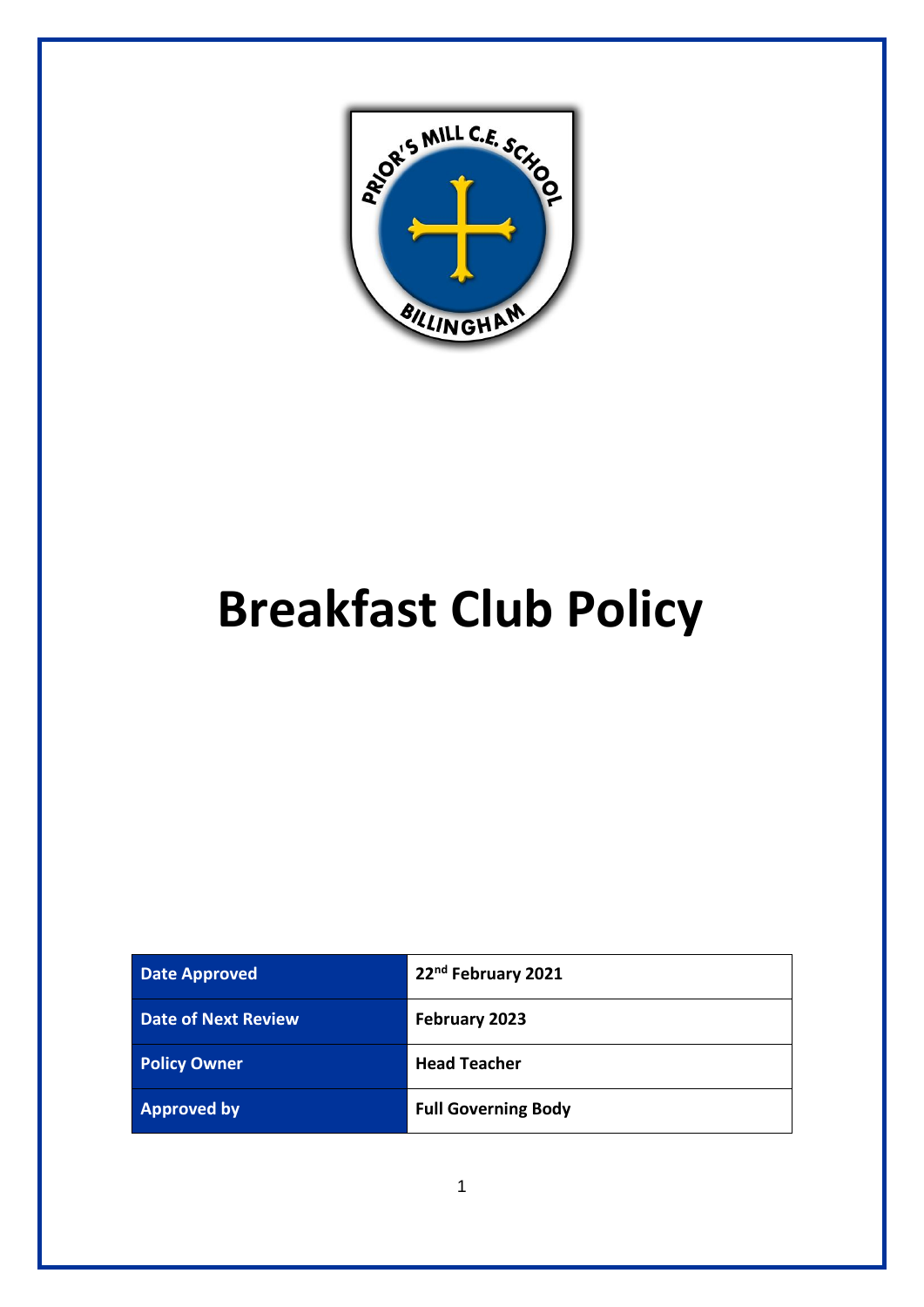The Breakfast Club exists to provide before school care for children during term time.

#### WHO CAN ATTEND AND WHEN?

- The club is open to Nursery to Year 6 children who attend Prior's Mill CE Primary School.
- The club operates between 7.30am 8.30am during term time.
- All places are subject to availability. The current maximum number of places available is 25.
- All parents must complete a registration form for each child attending the club and sign an agreement to adhere to the terms of this policy **before** their child attends.

#### COSTS, BOOKING AND PAYMENT

- The cost of the club is £4 per child. This includes the cost of the breakfast (although children may prefer to attend without taking a breakfast) and the costs of staffing the club.
- All bookings and payment are made via the **School Gateway App**. Bookings cannot be made directly with the school office and no cash payments can be taken.
- Payment is taken at the point of booking. Places are allocated on a first come, first served basis. Once daily capacity has been reached, no more bookings will be taken.
- Payment is refunded in the event that parents cancel the booking via the Gateway.

#### ARRIVAL

- Children arrive through the main school reception doors and make their way to the KS2 hall.
- Children may arrive between 7:30am and 8:15am; however, the cost is always £4.
- A daily register of attendance is kept.
- COVID: children will sanitise their hands on arrival in the hall.
- COVID: children will sit on tables with children from their year group. This means children will mix with children from outside of their class bubble therefore increasing the risk of needing to self-isolate in the event of any positive case. Mixing between year groups will not be allowed; this includes sibling links.
- COVID: children will remain seated for the duration of breakfast club and undertake table top activities to reduce movement around the room and risk from multiple contacts. Please consider whether this is appropriate for your child. Some younger children may find an hour a long time to remain in a seat.

#### FOOD

- Stockton Catering Service provide and serve a balanced and healthy breakfast. Each child will be offered the following:
	- Cereal typical varieties offered: Cornflakes, Rice Crispies, Weetabix, Shreddies
	- Toast typical toppings offered: butter, jam
	- Drink typical choice offered: orange/apple juice, hot chocolate, milk
- Food is served until 8:15am. Any child arriving after this time cannot be guaranteed a breakfast.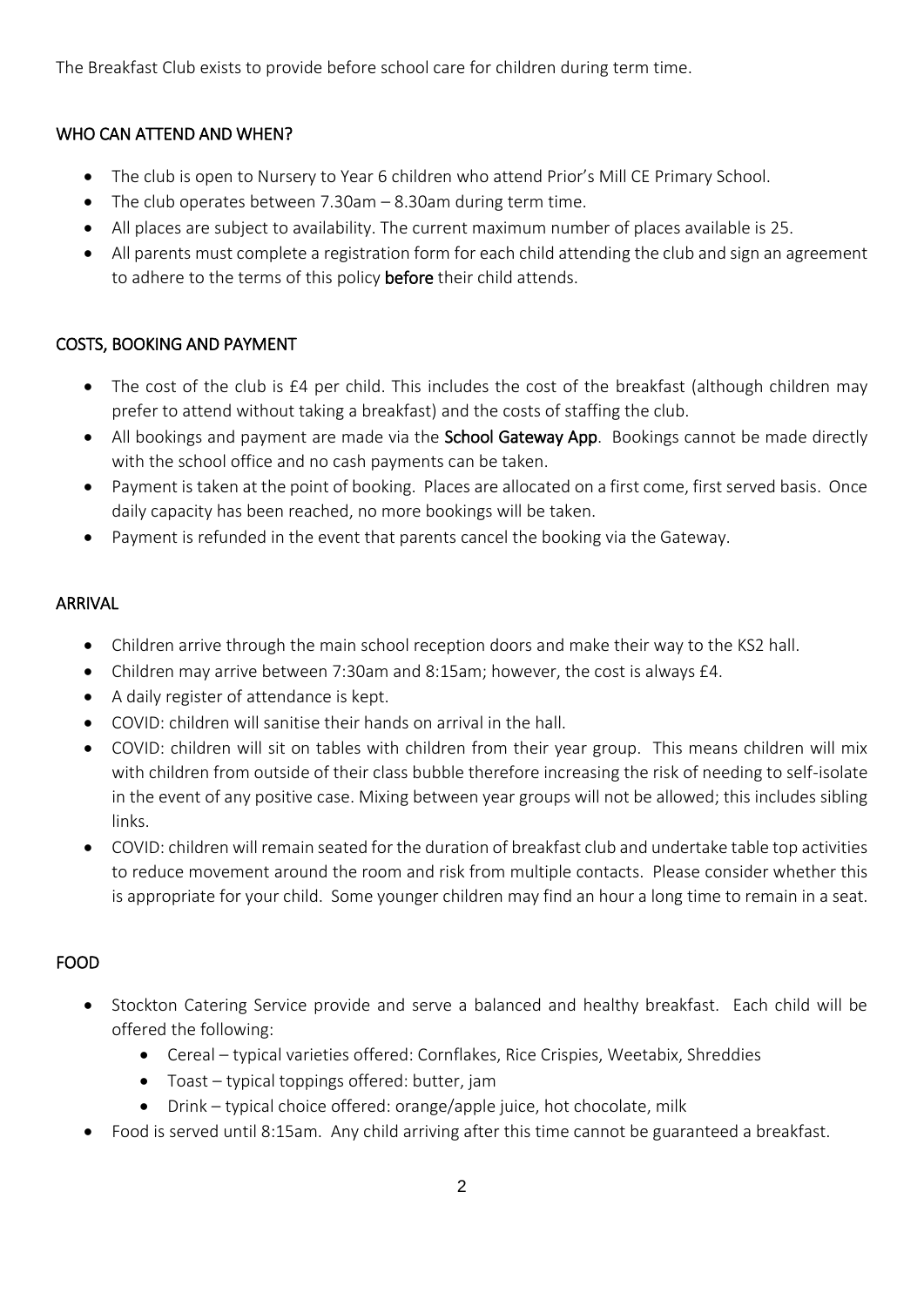#### DIETARY NEEDS AND MEDICAL CONDITIONS

- It is the parent's responsibility to disclose any special dietary needs or medical conditions on the agreement form.
- Children are not permitted to bring their own food to breakfast club.

### DEPARTURE

- Children in the KS2 building leave the hall and walk to their classrooms.
- Children in the huts are escorted by a member of staff.
- Children in Nursery and KS1 are escorted to their classes by a member of staff.

## **ACTIVITIES**

- Children must not bring their own toys, electronic devices, games or any items of value onto the site. We are unable to accept responsibility for such items.
- Children in Year 6 who arrive with a mobile phone must hand it in to the office on their way to their classrooms at 8:30am. They must not use their phone during Breakfast Club.
- COVID: Breakfast Club staff will provide a range of activities such as drawing, table top games and puzzles. Children may also read their reading book.
- COVID: resources will be cleaned daily.

#### BEHAVIOUR

• Children are expected to follow our school ethos and rules.

#### FIRST AID

• The school first aid and administration of medication policy applies at all times.

#### WITHDRAWING THE OFFER OF A PLACE

The Headteacher reserves the right to withdraw an offer of a place in the following circumstances:

- Unacceptable behaviour resulting in distress or disruption to children or adults running the club.
- Where payment is not made and arrears are accumulating, the Headteacher reserves the right to cancel the booking with immediate effect.